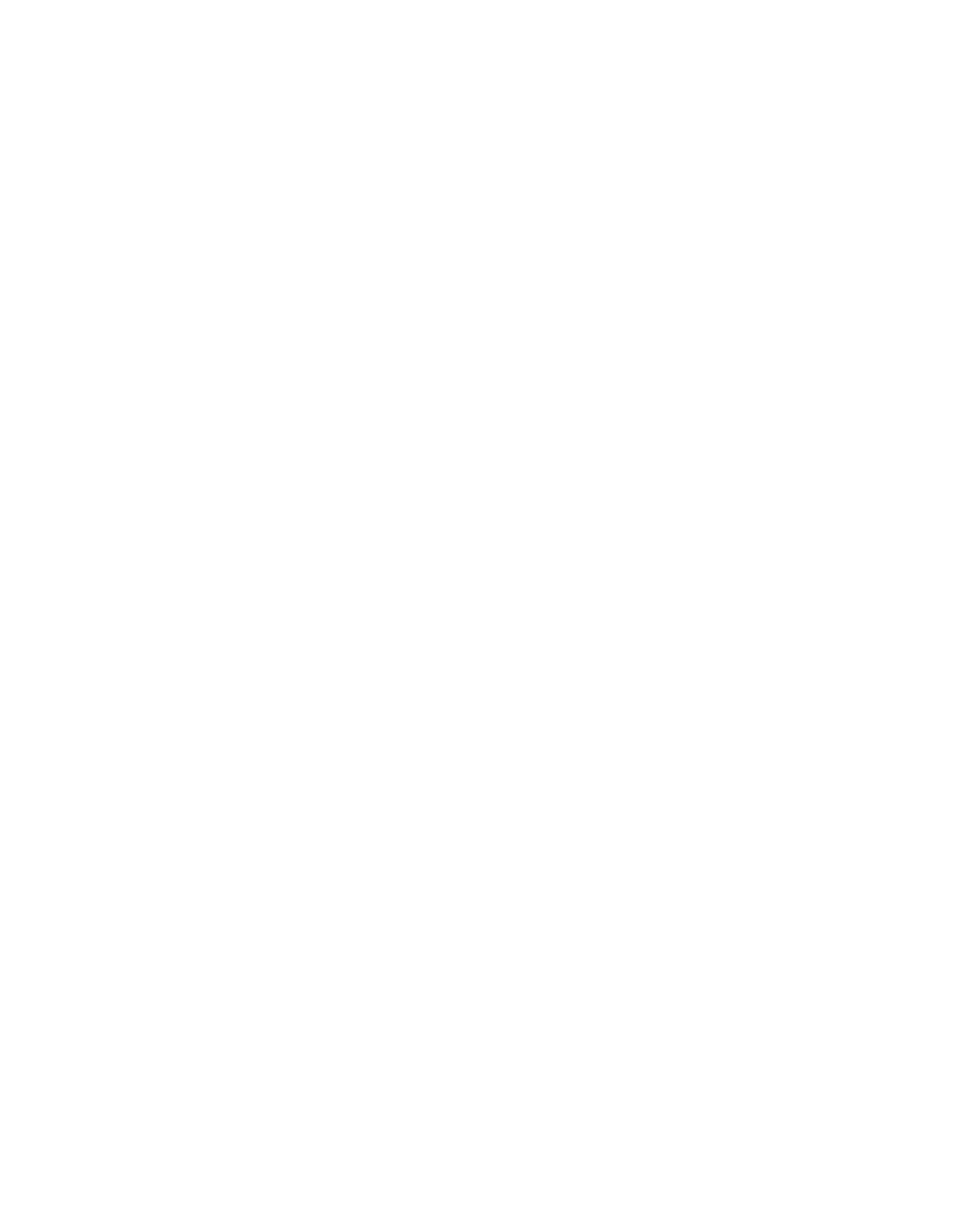short-term rates rise  $-$  a feature that offers some principal protection, given their inherently very short duration. We find significant opportunities in the investment-grade part of this market, including U.S. money center banks and AAA-rated senior tranches in the non-agency commercial mortgage-backed securities (CMBS) sector.

**Securitized assets:** Asset-backed securities (ABS), such as consumer and auto loans, offer short durations and often amortize, paying down a portion of their principal each month alongside their coupons. In a rising rate environment, this allows investors to reinvest these proceeds at higher yields and reduces volatility, given the "pull-to-par" nature of the securities.

**Short-duration high yield:** Given our expectations for a strong economy and low default rates in 2022, we continue to focus on high-yield "rising star" candidates - ssues moving from high yield to investment grade. We believe spreads on select BB-rated securities are attractive and should help mitigate interest-rate volatility with their higher yields. The potential for spread tightening on ratings upgrades could further enhance total returns.

#### **Fundamentals favor companies and consumers**

The sharp rise in interest rates has been accompanied by wider credit spreads in many sectors. We attribute this to broader market volatility and elevated bond supply in the market, rather than a deterioration in credit fundamentals. Corporate and consumer balance sheets are coming into this hiking cycle from a position of strength. Continued strong earnings growth and net cash positions built during the recovery should benefit corporations, while leverage in the consumer sector has declined. Strong employment and wage growth should help to at least partially offset the impacts of higher inflation.

We continue to avoid the higher-quality parts of the nonfinancial corporate bond market, where narrow spreads offer poor relative value and do not compensate for some deterioration in fundamentals. We are maintaining above-average portfolio liquidity, which allows us to take advantage of opportunities as they arise.

**Bottom line:** Higher inflation and rising interest rates have led to volatility and repricing in the fixed income market. Alongside repricing, the yield curve has flattened, with short-duration securities now offering higher yields than longerduration bonds. As both inflation and rates are likely to move higher in the foreseeable future, we believe short-duration securities offer many investors an attractive option, particularly an active, multisector approach.

**Past performance is no guarantee of future results.**

**Bloomberg 1-3 U.S. Treasury Index** measures the performance of U.S. Treasury bonds maturities of 1-3 years.

**Bloomberg U.S. 1-3 Year Credit Index** measures the performance of investment-grade U.S. corporate securities and government-related bonds with maturities of 1-3 years.

**Bloomberg U.S. Aggregate Bond Index** is an unmanaged index of domestic investment-grade bonds, including corporate, government and mortgage-backed securities.